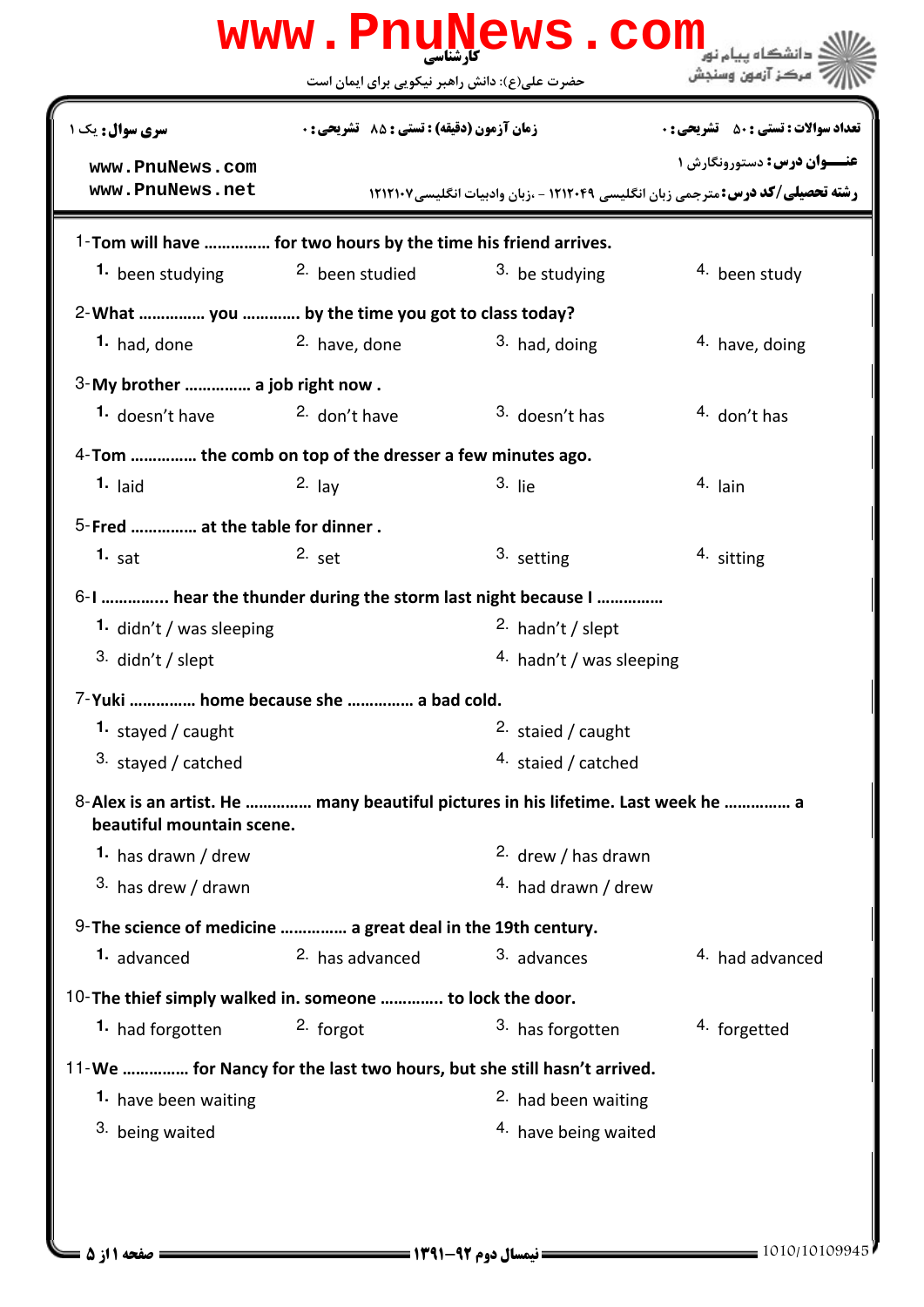|                                                                                                 |                                             | www.PnuNews.com<br>حضرت علی(ع): دانش راهبر نیکویی برای ایمان است                                                | ً مرڪز آزمون وسنڊش                                                                                                                                                                                          |  |
|-------------------------------------------------------------------------------------------------|---------------------------------------------|-----------------------------------------------------------------------------------------------------------------|-------------------------------------------------------------------------------------------------------------------------------------------------------------------------------------------------------------|--|
| <b>سری سوال :</b> یک ۱                                                                          | زمان آزمون (دقيقه) : تستى : 55 ٪ تشريحي : 0 |                                                                                                                 | <b>تعداد سوالات : تستی : 50 ٪ تشریحی : 0</b>                                                                                                                                                                |  |
|                                                                                                 |                                             |                                                                                                                 | <b>عنــوان درس:</b> دستورونگارش ۱                                                                                                                                                                           |  |
| www.PnuNews.com<br>www.PnuNews.net                                                              |                                             |                                                                                                                 | <b>رشته تحصیلی/کد درس:</b> مترجمی زبان انگلیسی ۱۲۱۲۰۴۹ - ،زبان وادبیات انگلیسی۱۲۱۲۱۰۷                                                                                                                       |  |
|                                                                                                 |                                             |                                                                                                                 |                                                                                                                                                                                                             |  |
| 12-Before I  here, I  anything from a vending machine.                                          |                                             |                                                                                                                 |                                                                                                                                                                                                             |  |
| 1. came / had never bought                                                                      |                                             | <sup>2.</sup> had come / never bought                                                                           |                                                                                                                                                                                                             |  |
| 3. came / have never bought                                                                     | 4. have come / never bought                 |                                                                                                                 |                                                                                                                                                                                                             |  |
| he told me.                                                                                     |                                             |                                                                                                                 | 13-I talked to Bob yesterday. He is tired of taking the bus to work. He  buy a car. That's what                                                                                                             |  |
| 1. is going to                                                                                  | $2.$ will                                   | 3. should                                                                                                       | $4.$ will going to                                                                                                                                                                                          |  |
| learn English faster?                                                                           |                                             |                                                                                                                 | 14-1  listen to English language tapes while I  tonight. Do you think it will help me                                                                                                                       |  |
| 1. am going to / sleep                                                                          |                                             | 2. will / sleep                                                                                                 |                                                                                                                                                                                                             |  |
| $3.$ am / sleeping                                                                              |                                             | 4. go to / sleep                                                                                                |                                                                                                                                                                                                             |  |
| 1. am stopping                                                                                  | 2. stopping                                 | B: I did. I don't know why I started again. I  again tomorrow, and this time I mean it .<br>3. will be stopping | 4. stopped                                                                                                                                                                                                  |  |
| 16-Don't call me at nine because I won't be home. I  at library.                                |                                             |                                                                                                                 |                                                                                                                                                                                                             |  |
| 1. am going to be studying                                                                      |                                             | 2. am going to studying                                                                                         |                                                                                                                                                                                                             |  |
| 3. go to studying                                                                               |                                             | $4.$ go to be studying                                                                                          |                                                                                                                                                                                                             |  |
| 17-When professor Jones retires next month, he  for 45 years.                                   |                                             |                                                                                                                 |                                                                                                                                                                                                             |  |
| 1. will have taught                                                                             |                                             | 2. will be teaching                                                                                             |                                                                                                                                                                                                             |  |
| 3. has taught                                                                                   |                                             | $4.$ is going to teach                                                                                          |                                                                                                                                                                                                             |  |
| 18- The traffic was very heavy. By the time we  to the airport, Bob's plane                     |                                             |                                                                                                                 |                                                                                                                                                                                                             |  |
| 1. got, had already arrived                                                                     |                                             | 2. get, had already arrived                                                                                     |                                                                                                                                                                                                             |  |
| 3. had got, arrived                                                                             |                                             |                                                                                                                 | 4. were getting, had already arrived                                                                                                                                                                        |  |
| 19-Choose the <i>incorrect</i> item:<br>some cause diseases such as tuberculosis and pneumonia. |                                             | There are thousands of kinds of bacterium. Most of them are harmless to human beings, but                       |                                                                                                                                                                                                             |  |
| 1. bacterium                                                                                    | $2.$ them                                   | 3. human beings                                                                                                 | 4. cause                                                                                                                                                                                                    |  |
| 20-Choose the incorrect item:<br>AIDS.                                                          |                                             |                                                                                                                 | Today health officials are expressing great concern about our health in the future. They feel that<br>today there is an epidemic of infectious condition that are difficult or impossible to treat, such as |  |
|                                                                                                 |                                             |                                                                                                                 |                                                                                                                                                                                                             |  |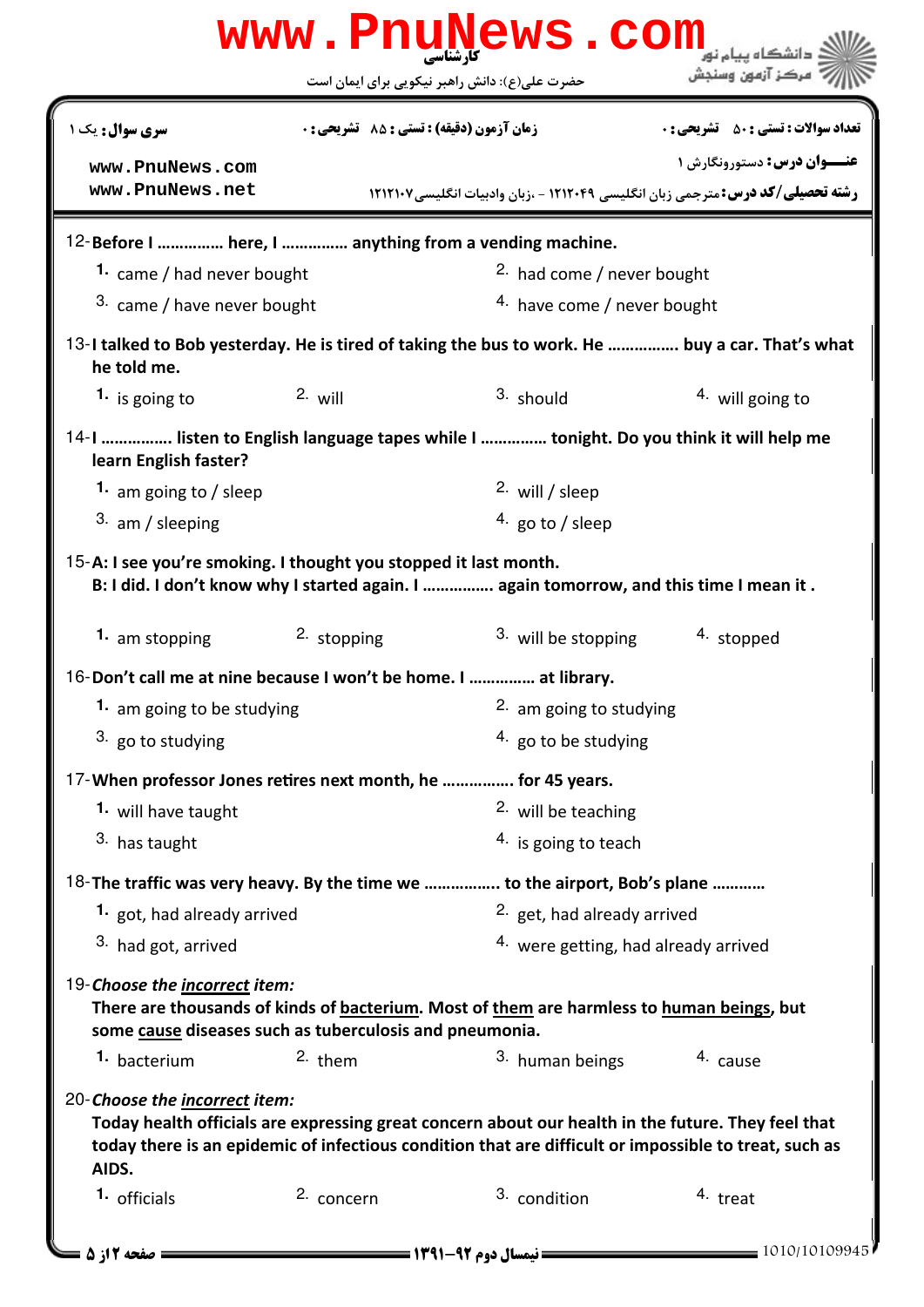|                                                                                                                                                                              |                                                                                         | www.PnuNews.com                                     |                                                                                        |  |  |
|------------------------------------------------------------------------------------------------------------------------------------------------------------------------------|-----------------------------------------------------------------------------------------|-----------------------------------------------------|----------------------------------------------------------------------------------------|--|--|
|                                                                                                                                                                              |                                                                                         | حضرت علی(ع): دانش راهبر نیکویی برای ایمان است       | ' مرڪز آزمون وسنڊش                                                                     |  |  |
| <b>سری سوال :</b> یک ۱                                                                                                                                                       | زمان آزمون (دقیقه) : تستی : 85 ٪ تشریحی : 0                                             |                                                     | <b>تعداد سوالات : تستي : 50 ٪ تشريحي : 0</b>                                           |  |  |
| www.PnuNews.com                                                                                                                                                              |                                                                                         |                                                     | <b>عنــوان درس:</b> دستورونگارش ۱                                                      |  |  |
| www.PnuNews.net                                                                                                                                                              |                                                                                         |                                                     | <b>رشته تحصیلی/کد درس:</b> مترجمی زبان انگلیسی ۱۲۱۲۰۴۹ - ،زبان وادبیات انگلیسی ۱۲۱۲۱۰۷ |  |  |
| 21-Choose the incorrect item:<br>Five astronauts were aboard the space shuttle. The astronaut safe return to earth was welcome<br>sight to millions of television reviewers. |                                                                                         |                                                     |                                                                                        |  |  |
| 1. aboard                                                                                                                                                                    | 2. astronaut                                                                            | 3. welcome                                          | 4. television                                                                          |  |  |
| 22-The building has office in it. It is an  building.                                                                                                                        |                                                                                         |                                                     |                                                                                        |  |  |
| $1.$ office                                                                                                                                                                  | $2.$ official                                                                           | 3. officer                                          | $4.$ office's                                                                          |  |  |
| 23-Choose the <i>incorrect</i> item:<br>There are more stars in the universe than there are grain of sand on all the beaches on eartth.                                      |                                                                                         |                                                     |                                                                                        |  |  |
| 1. stars                                                                                                                                                                     | 2. universe                                                                             | 3. grain                                            | 4. beaches                                                                             |  |  |
| 24-I think that  lemon juice on fish makes it taste better.                                                                                                                  |                                                                                         |                                                     |                                                                                        |  |  |
| <sup>1.</sup> a little                                                                                                                                                       | 2. little                                                                               | 3. some                                             | $4.$ many                                                                              |  |  |
| 25-He's a lucky little boy. Because his parents have taken good care of him, he has had<br>problems in his young life.                                                       |                                                                                         |                                                     |                                                                                        |  |  |
| 1. $few$                                                                                                                                                                     | 2. a few                                                                                | 3. little                                           | <sup>4.</sup> a little                                                                 |  |  |
| 26-Choose the <i>incorrect</i> item.                                                                                                                                         |                                                                                         |                                                     |                                                                                        |  |  |
| 1. a lot books are paperbacks                                                                                                                                                |                                                                                         | 2. many of my books are paperbacks                  |                                                                                        |  |  |
|                                                                                                                                                                              | 3. I know several of Jack's friends<br><sup>4.</sup> I have made several friends lately |                                                     |                                                                                        |  |  |
| 27-Almost  the fish in Jennifer's aquarium died. She finally had to admit that she didn't know<br>about taking care of tropical fish.                                        |                                                                                         |                                                     |                                                                                        |  |  |
| <b>1.</b> all of, much                                                                                                                                                       | $2.$ all, many                                                                          | 3. all of, many                                     | <sup>4</sup> all few                                                                   |  |  |
| 28-Choose the <i>incorrect</i> item.                                                                                                                                         |                                                                                         |                                                     |                                                                                        |  |  |
|                                                                                                                                                                              | 1. Each student were late to class                                                      |                                                     | <sup>2.</sup> Every student has a schedule                                             |  |  |
| 3. Each of the students has a schedule                                                                                                                                       |                                                                                         | <sup>4.</sup> One of the students was late to class |                                                                                        |  |  |
| 29-Mary and Bob have  books. In other words, Mary has  And Bob has                                                                                                           |                                                                                         |                                                     |                                                                                        |  |  |
| 1. their / hers / his                                                                                                                                                        |                                                                                         | <sup>2.</sup> theirs / hers / him                   |                                                                                        |  |  |
| 3. their / her / him                                                                                                                                                         |                                                                                         | 4. theirs / hers / his                              |                                                                                        |  |  |
| 30-Choose the incorrect item.<br>It's true that a homing pigeon will find it's way home even though it begins its trip in unfamiliar<br>territory.                           |                                                                                         |                                                     |                                                                                        |  |  |
| 1. It's                                                                                                                                                                      | 2. $it's$                                                                               | 3. it                                               | $4.$ its                                                                               |  |  |
| <b>صفحه 13 ; 5</b> =                                                                                                                                                         |                                                                                         |                                                     | 1010/10109945                                                                          |  |  |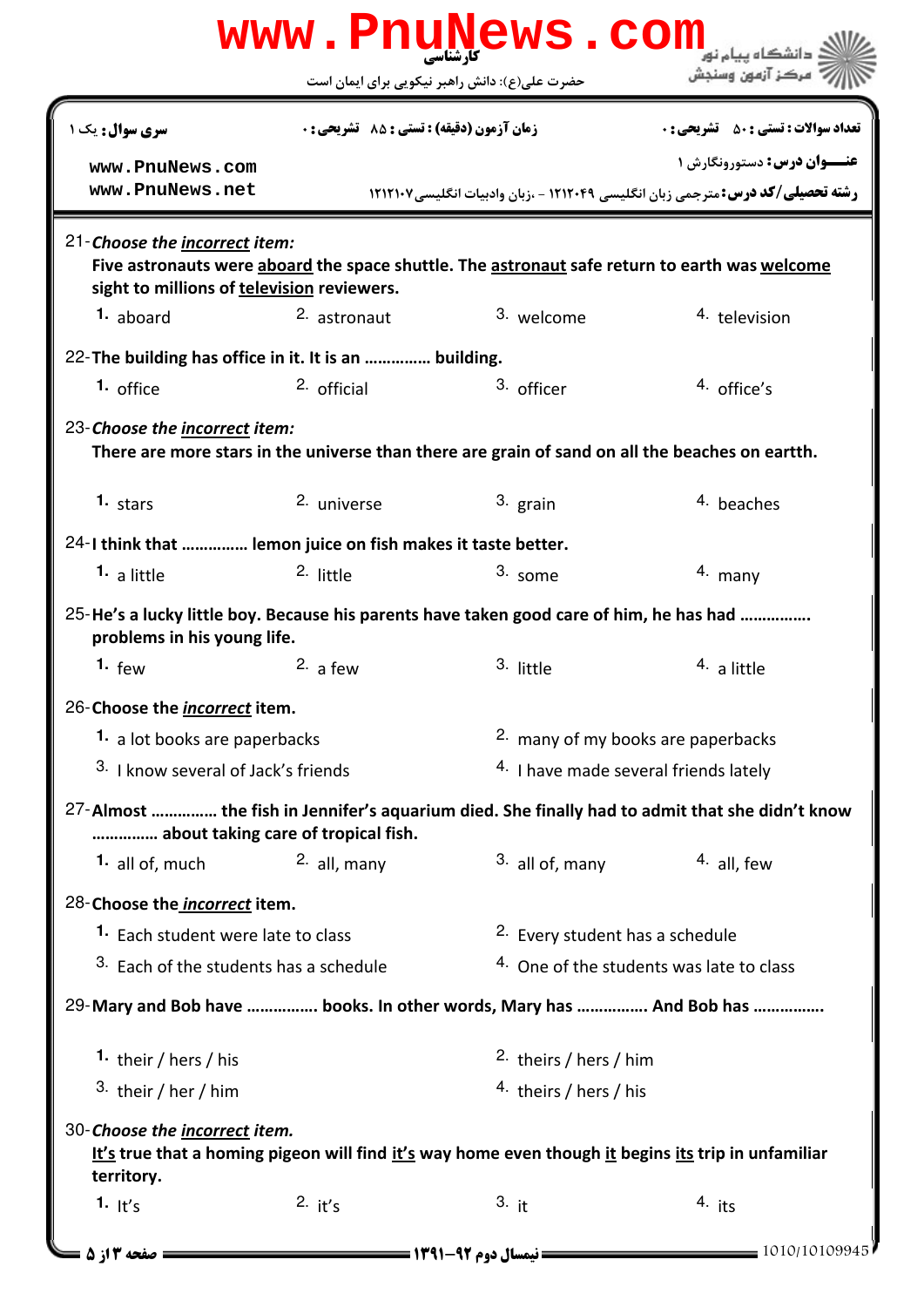|                                                                                       |                                             | www.PnuNews.<br>حضرت علی(ع): دانش راهبر نیکویی برای ایمان است                       |                                                                                                      |
|---------------------------------------------------------------------------------------|---------------------------------------------|-------------------------------------------------------------------------------------|------------------------------------------------------------------------------------------------------|
|                                                                                       |                                             |                                                                                     |                                                                                                      |
| <b>سری سوال :</b> یک ۱                                                                | زمان آزمون (دقيقه) : تستى : 85 ٪ تشريحي : 0 |                                                                                     | <b>تعداد سوالات : تستی : 50 ٪ تشریحی : 0</b>                                                         |
| www.PnuNews.com                                                                       |                                             |                                                                                     | <b>عنــوان درس:</b> دستورونگارش ۱                                                                    |
| www.PnuNews.net                                                                       |                                             |                                                                                     | <b>رشته تحصیلی/کد درس:</b> مترجمی زبان انگلیسی ۱۲۱۲۰۴۹ - ،زبان وادبیات انگلیسی۱۲۱۲۱۰۷                |
| 31-Choose the <i>incorrect</i> item.                                                  |                                             |                                                                                     |                                                                                                      |
| <sup>1</sup> My family are large                                                      |                                             |                                                                                     |                                                                                                      |
| <sup>2.</sup> The crowd at the soccer game was huge                                   |                                             |                                                                                     |                                                                                                      |
| 3. A student should always do his assignments                                         |                                             |                                                                                     |                                                                                                      |
| <sup>4.</sup> Everyone has his own ideas                                              |                                             |                                                                                     |                                                                                                      |
| 32-Choose the <i>incorrect</i> item.                                                  |                                             |                                                                                     |                                                                                                      |
| 1. I saw himself in the mirror                                                        |                                             |                                                                                     | <sup>2.</sup> I looked at myself for a long time                                                     |
| 3. I myself faxed the report to him                                                   |                                             | 4. Anna lives by herself                                                            |                                                                                                      |
| 33-Choose the incorrect item.                                                         |                                             |                                                                                     |                                                                                                      |
|                                                                                       |                                             | Penguins spend most of their lives in waters. However, they lay their eggs on land. |                                                                                                      |
| 1. waters                                                                             | $2. \text{lay}$                             | $3.$ eggs                                                                           | $4.$ land                                                                                            |
|                                                                                       |                                             |                                                                                     | 34-There are many means of transportation. The airplane is one means of transportation. The train is |
| <sup>1.</sup> another                                                                 | $2.$ the other                              | 3. other                                                                            | <sup>4.</sup> the another                                                                            |
| 35-A: I talked to Sam  day.<br>B: oh? How is he? I haven't seen him for ages.         |                                             |                                                                                     |                                                                                                      |
| 1. the other                                                                          | 2. other                                    | 3. another                                                                          | 4. the others                                                                                        |
| 36-Would you mind if I  the window?                                                   |                                             |                                                                                     |                                                                                                      |
| 1. closed                                                                             | 2. close                                    | 3. closing                                                                          | 4. had closed                                                                                        |
| 37-A: I don't like this TV program. Would you mind  The channel?<br><b>B: Unh-unh</b> |                                             |                                                                                     |                                                                                                      |
| 1. changing                                                                           | 2. changed                                  | 3. change                                                                           | 4. be changed                                                                                        |
| 38-Where's Sue? I  talk her right away. I have an urgent message for her.             |                                             |                                                                                     |                                                                                                      |
| 1. $must$                                                                             | $2.$ has to                                 | 3. should                                                                           | 4. has got to                                                                                        |
| 39-A person  become rich and famous in order to live a successful life.               |                                             |                                                                                     |                                                                                                      |
| 1. don't have to                                                                      | 2. must not                                 | 3. have to                                                                          | 4. must                                                                                              |
| 40-I don't have enough money to take the bus, so I  walk home.                        |                                             |                                                                                     |                                                                                                      |
|                                                                                       | 2. must to                                  | 3. should                                                                           | 4. had better to                                                                                     |